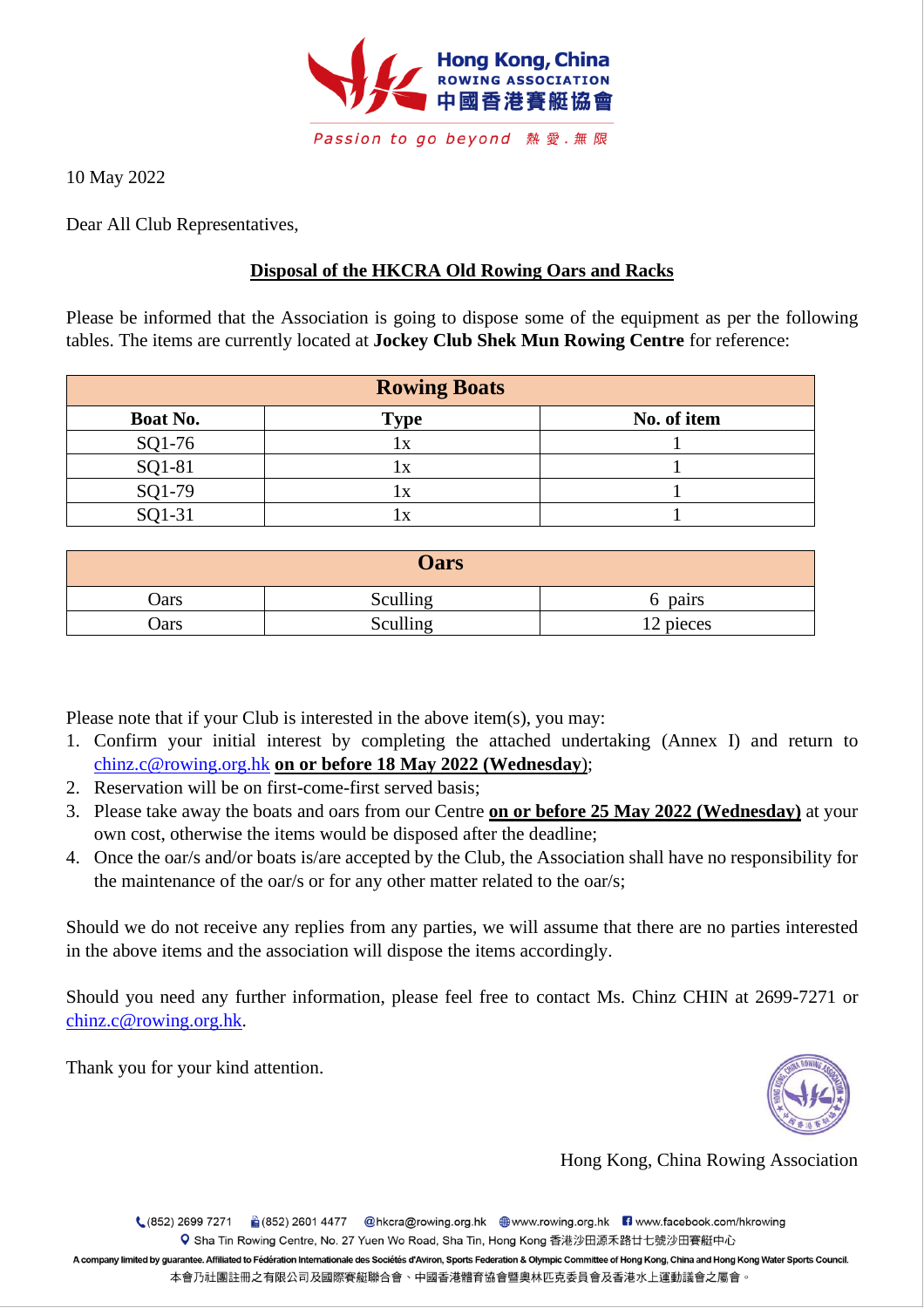

**Annex I**

## **Hong Kong China Rowing Association ("the Association") Undertaking for the Acceptance of Disposed Rowing Boats, Oars and Racks**

Club/Organization (Name of Club/ Organization) ("the Club/Organization") agrees to the following terms and conditions when taking possession of the oars and/or boats listed below, to be disposed of by the Association.

### **I. Contact Details**

| Name of the            | $\bullet$<br>٠         |         |
|------------------------|------------------------|---------|
| Club/Organization:     |                        |         |
| <b>Contact Person:</b> | $\bullet$              |         |
| Mobile Phone No.       | $\bullet$<br>$\bullet$ | e-mail: |
| Address                | ٠                      |         |
|                        |                        |         |

## **II. Boats Requested by the Club**

| No. | Type of the<br>Boats/Oars/Racks | Boat No./Oars No. | Quantity |
|-----|---------------------------------|-------------------|----------|
|     |                                 |                   |          |
| 1   |                                 |                   |          |
| 2   |                                 |                   |          |
| 3   |                                 |                   |          |
| 4   |                                 |                   |          |
| 5   |                                 |                   |          |
| 6   |                                 |                   |          |
| 7   |                                 |                   |          |
| 8   |                                 |                   |          |
| 9   |                                 |                   |          |
| 10  |                                 |                   |          |

## **III. Undertaking**

Our Club/Organization agrees to the following conditions when we receive the above boat/s, oars and/or racks from the Association: -

- 1. Once the boat/s, oar/s, rack/s is/are accepted by the Club, the Association shall have no responsibility for the maintenance of the boat/s, oar/s and/or rack/s for any other matter related to the boat/s, oar/s and/or rack/s.
- 2. The Association makes no claim whatsoever as to the boats, oars and/or racks' condition, safety, seaworthiness, or suitability for use and the Association will accept no liability arising out of their future use or subsequent disposal which shall be the responsibility of the Club/Organization.
- 3. The Club/Organization is required to take away the boat/s from our Centre by **25 May 2022 (Wednesday)** at your own cost;

(852) 2699 7271 (3652) 2601 4477 @hkcra@rowing.org.hk (a) www.rowing.org.hk 3 www.facebook.com/hkrowing Q Sha Tin Rowing Centre, No. 27 Yuen Wo Road, Sha Tin, Hong Kong 香港沙田源禾路廿七號沙田賽艇中心